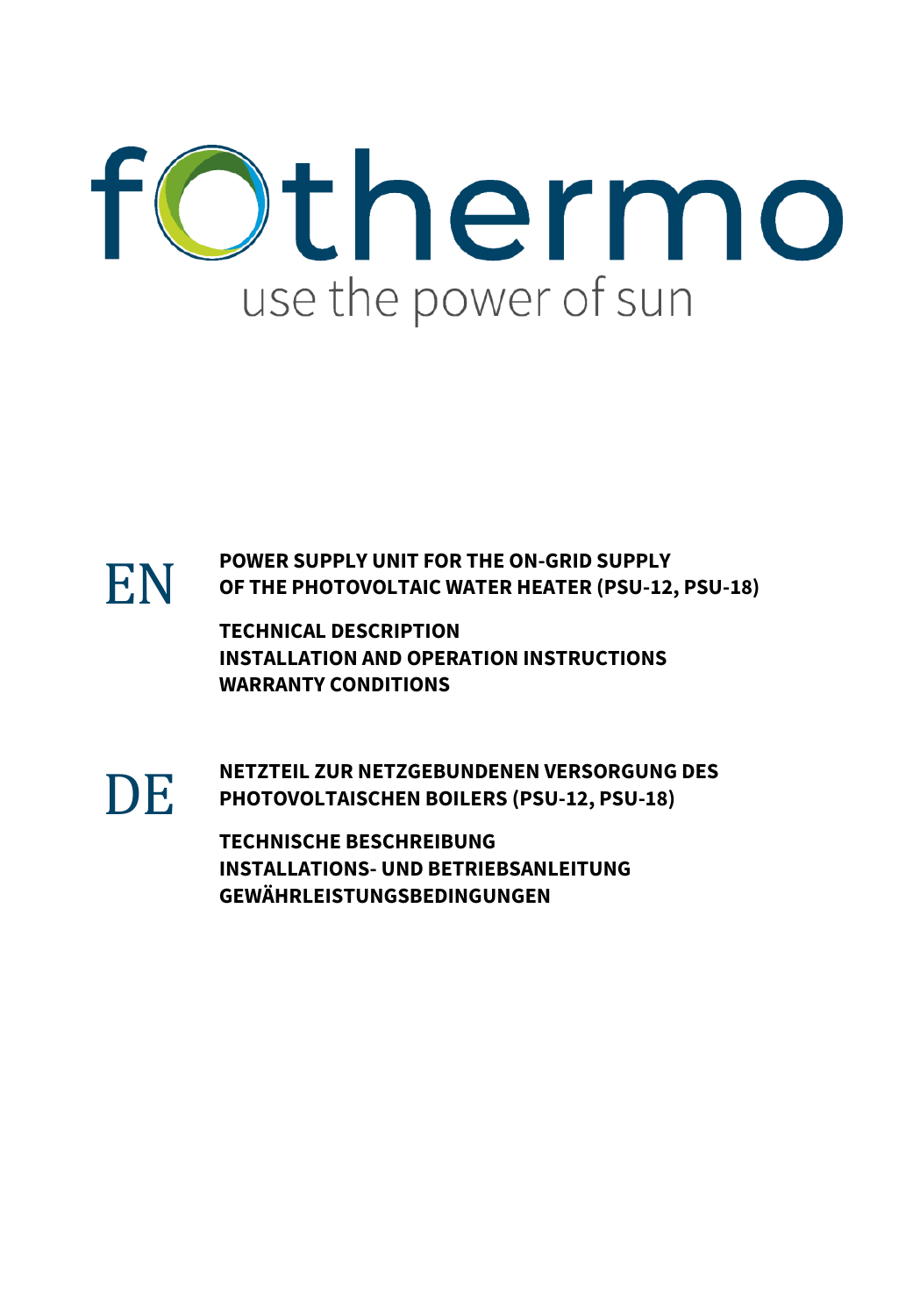# Table of Contents / Inhaltsverzeichnis

| Specifications / Spezifikationen                                                                                                                                                                                               | 1              |
|--------------------------------------------------------------------------------------------------------------------------------------------------------------------------------------------------------------------------------|----------------|
| Delivery scope / Lieferumfang                                                                                                                                                                                                  | $\overline{2}$ |
| Operating instructions / Bedienungshinweise                                                                                                                                                                                    | $\overline{2}$ |
| <b>EN - User Manual</b>                                                                                                                                                                                                        | 6              |
|                                                                                                                                                                                                                                |                |
|                                                                                                                                                                                                                                |                |
|                                                                                                                                                                                                                                |                |
|                                                                                                                                                                                                                                |                |
|                                                                                                                                                                                                                                |                |
|                                                                                                                                                                                                                                |                |
|                                                                                                                                                                                                                                |                |
|                                                                                                                                                                                                                                |                |
|                                                                                                                                                                                                                                |                |
| DE - Bedienungsanleitung                                                                                                                                                                                                       |                |
|                                                                                                                                                                                                                                |                |
|                                                                                                                                                                                                                                |                |
|                                                                                                                                                                                                                                |                |
|                                                                                                                                                                                                                                |                |
|                                                                                                                                                                                                                                |                |
|                                                                                                                                                                                                                                |                |
|                                                                                                                                                                                                                                |                |
|                                                                                                                                                                                                                                |                |
| 6 في المستندر المستندر المستندر المستندر المستندر المستندر المستندر المستندر المستندر المستندر المستندر المستندر المستندر المستندر المستندر المستندر المستندر المستندر المستندر المستندر المستندر المستندر المستندر المستندر ا |                |

### Contact:

fothermo System AG Beim Mühlbach 3 89171 Illerkirchberg Germany

Phone: +49 (0)1520 439 058 9 Email: contact@fothermo.com Registergericht Ulm: HRB 739609 VAT: DE329022123

#### **IMPORTANT!**

Please read these operating instructions carefully before installing and commissioning the power supply unit!

#### **WICHTIG!**

Bitte lesen Sie diese Bedienungsanleitung vor Montage und Inbetriebnahme des Netzteils sorgfältig durch!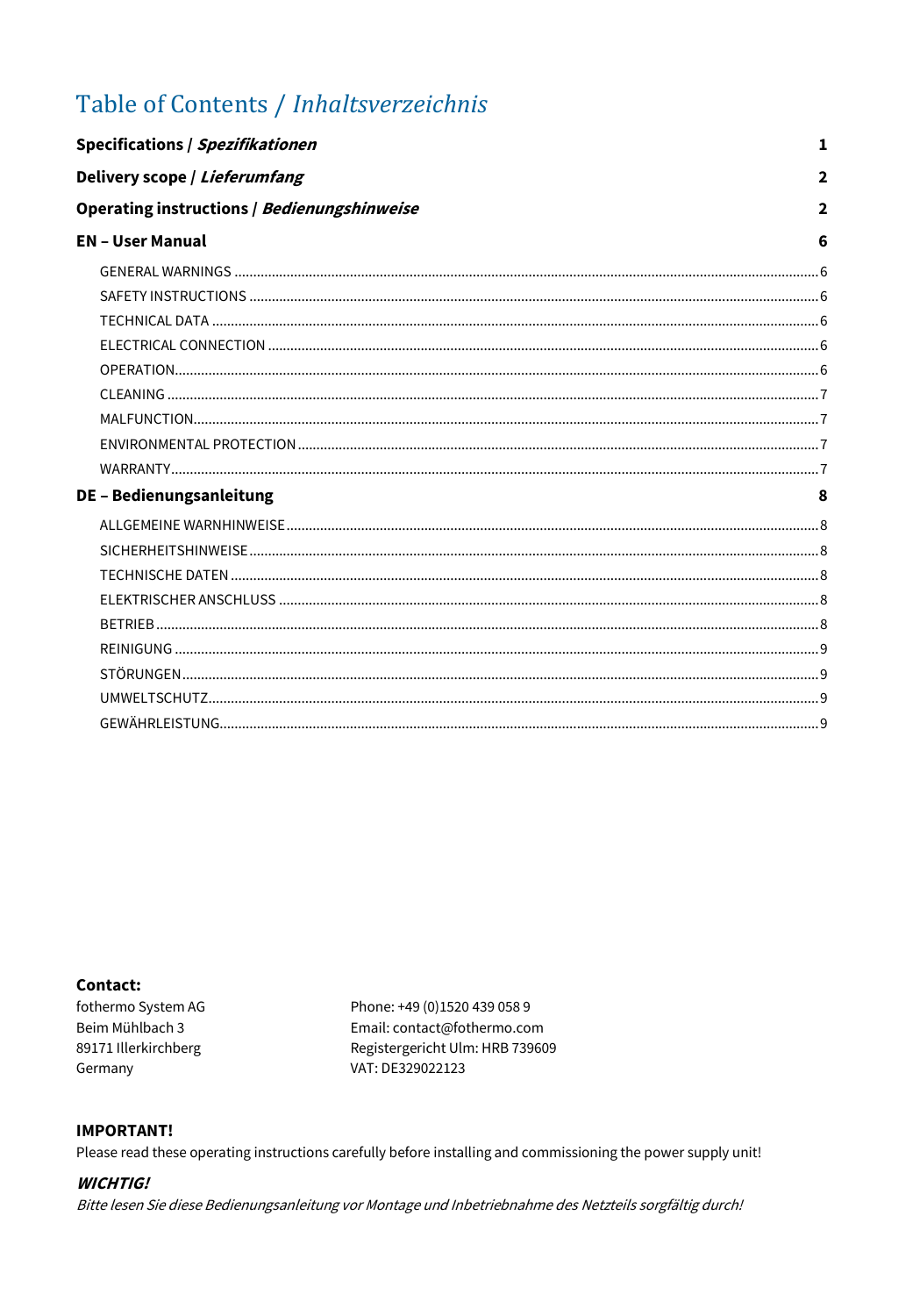<span id="page-2-0"></span>

| Specifications / Spezifikationen                                                          | Unit           | <b>PSU-12</b>                                               | <b>PSU-18</b>                                               |
|-------------------------------------------------------------------------------------------|----------------|-------------------------------------------------------------|-------------------------------------------------------------|
| Input voltage range<br>Eingangsspannungsbereich                                           | $V_{AC}$       | $100 - 240$                                                 | 100-240                                                     |
| Input frequency range<br>Eingangsfrequenzbereich                                          | Hz             | $50 - 60$                                                   | $50 - 60$                                                   |
| Max. input current<br>Max. Stromaufnahme                                                  | A              | 2.5                                                         | 2.5                                                         |
| AC inlet type<br>AC Steckverbinder                                                        | $\overline{a}$ | IEC320-C14                                                  | IEC320-C14                                                  |
| Efficiency (Typ.)<br>Effizienz (Typ.)                                                     | $\frac{0}{0}$  | $\geq 90$                                                   | $\geq 90$                                                   |
| Standby power consumption (Typ.)<br>Leistungsaufnahme im Leerlauf (Typ.)                  | mW             | < 100                                                       | < 150                                                       |
| Output DC voltage (Typ.)<br>Ausgangsspannung (Typ.)                                       | $V_{DC}$       | 12.0                                                        | 18.0                                                        |
| Max. rated current<br>Max. Ausgangsstrom                                                  | A              | 7.0                                                         | 8.4                                                         |
| Max. rated power<br>Max. Leistung                                                         | W              | 84                                                          | 151                                                         |
| Heating power for photovoltaic water heater<br>Heizleistung am photovoltaischen Boiler    | W              | 62                                                          | 140                                                         |
| Operating mode of photovoltaic water heater<br>Betriebsmodus des photovoltaischen Boilers | $\overline{a}$ | PV HOME                                                     | PV HOME                                                     |
| Ambient temperature range<br>Umgebungstemperaturbereich                                   | °C             | $-10-40$                                                    | $-10-40$                                                    |
| Humidity range<br>Feuchtigkeitsbereich                                                    | $\frac{0}{0}$  | $20 - 90$                                                   | $20 - 90$                                                   |
| Overload protection<br>Überlastschutz                                                     | L,             | yes                                                         | yes                                                         |
| Overvoltage protection<br>Überspannungsschutz                                             |                | yes                                                         | yes                                                         |
| Short circuit protection<br>Kurzschlussschutz                                             |                | yes                                                         | yes                                                         |
| Thermal protection<br>Thermischer Schutz                                                  | L,             | yes                                                         | yes                                                         |
| Case<br>Gehäuse                                                                           | $\overline{a}$ | Plastic, fully enclosed                                     | Plastic, fully enclosed                                     |
| Dimensions (length, width, height)<br>Abmessungen (Länge, Breite, Höhe)                   | cm             | $13.0 \times 5.8 \times 3.1$                                | $16.8 \times 6.8 \times 3.1$                                |
| Weight<br>Gewicht                                                                         | g              | 460                                                         | 660                                                         |
| Certificates<br>Zertifikate                                                               | $\overline{a}$ | UL/CUL, ETL, TUV-GS,<br>CE, RCM, CCC, KC, PSE,<br>FCC, ROSH | UL/CUL, ETL, TUV-GS,<br>CE, RCM, CCC, KC, PSE,<br>FCC, ROSH |
| Safety standards<br>Sicherheitsstandards                                                  |                | IEC62368, IEC61558,<br>IEC61347, IEC60335,<br>IEC60601      | IEC62368, IEC61558,<br>IEC61347, IEC60335,<br>IEC60601      |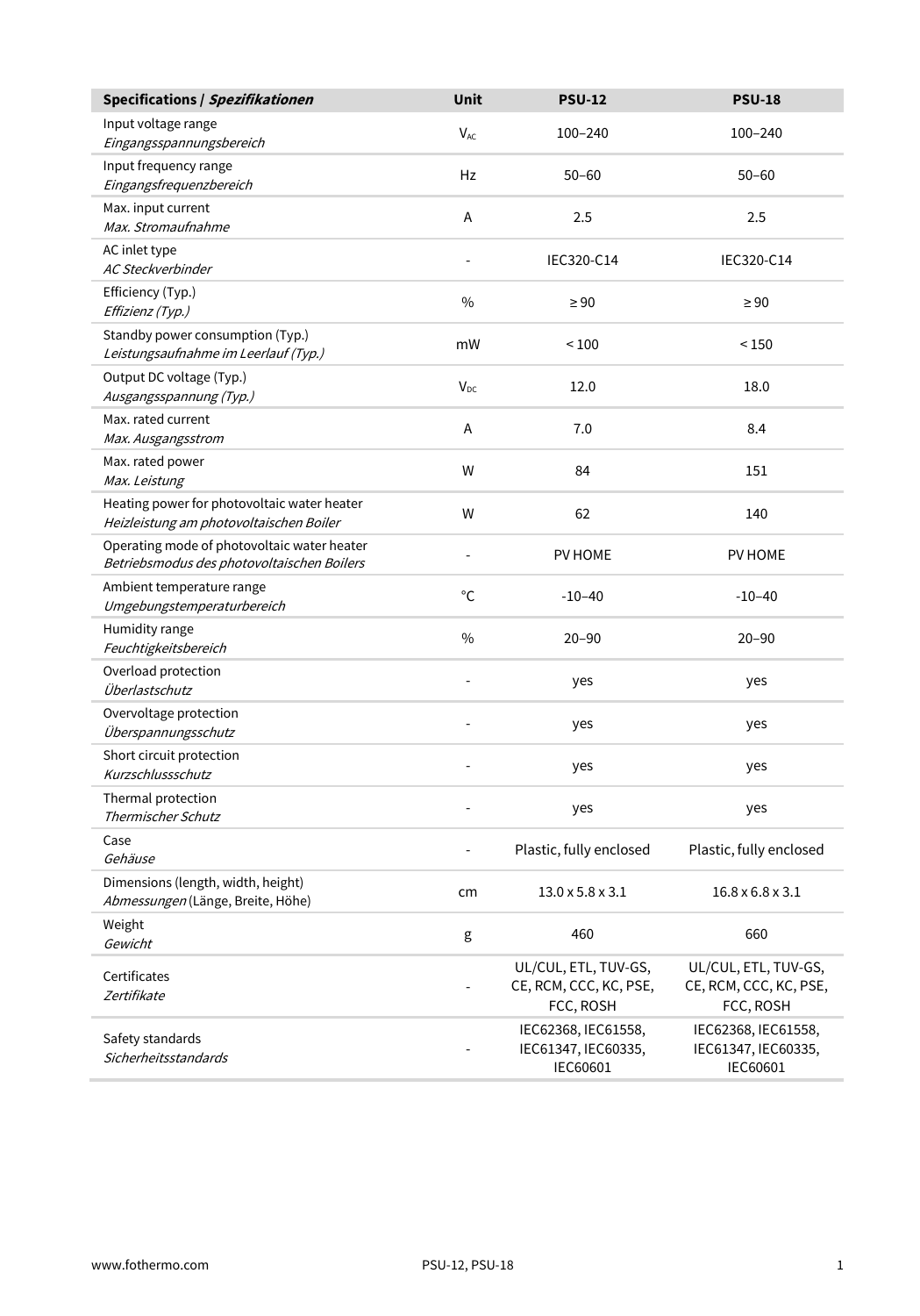# <span id="page-3-0"></span>Delivery scope / *Lieferumfang*



# <span id="page-3-1"></span>Operating instructions / *Bedienungshinweise*

#### **General information Allgemeine Informationen**

When the power supply unit is connected, the set minimum water temperature ensures that the water is permanently heated to this temperature, even if there is no PV power. The PV power always has priority over power from the power supply unit, even if the water temperature falls below the minimum. The recommended minimum water temperature is about 35 °C. The lower the minimum water temperature is set, the more photovoltaic energy can typically be used.

Bei angeschlossenem Netzteil wird mit der eingestellten minimalen Wassertemperatur sichergestellt, dass das Wasser dauerhaft auf diese Temperatur erwärmt wird, auch bei fehlender PV-Leistung. Der PV-Strom hat immer VORRANG vor Strom aus dem Netzteil, auch bei Unterschreiten der minimalen Wassertemperatur. Die empfohlene minimale Wassertemperatur liegt bei ca. 35 °C. Je geringer die minimale Wassertemperatur eingestellt ist, desto mehr photovoltaische Energie kann typischerweise genutzt werden.

#### **Connecting the power supply unit Anschluss des Netzteils**

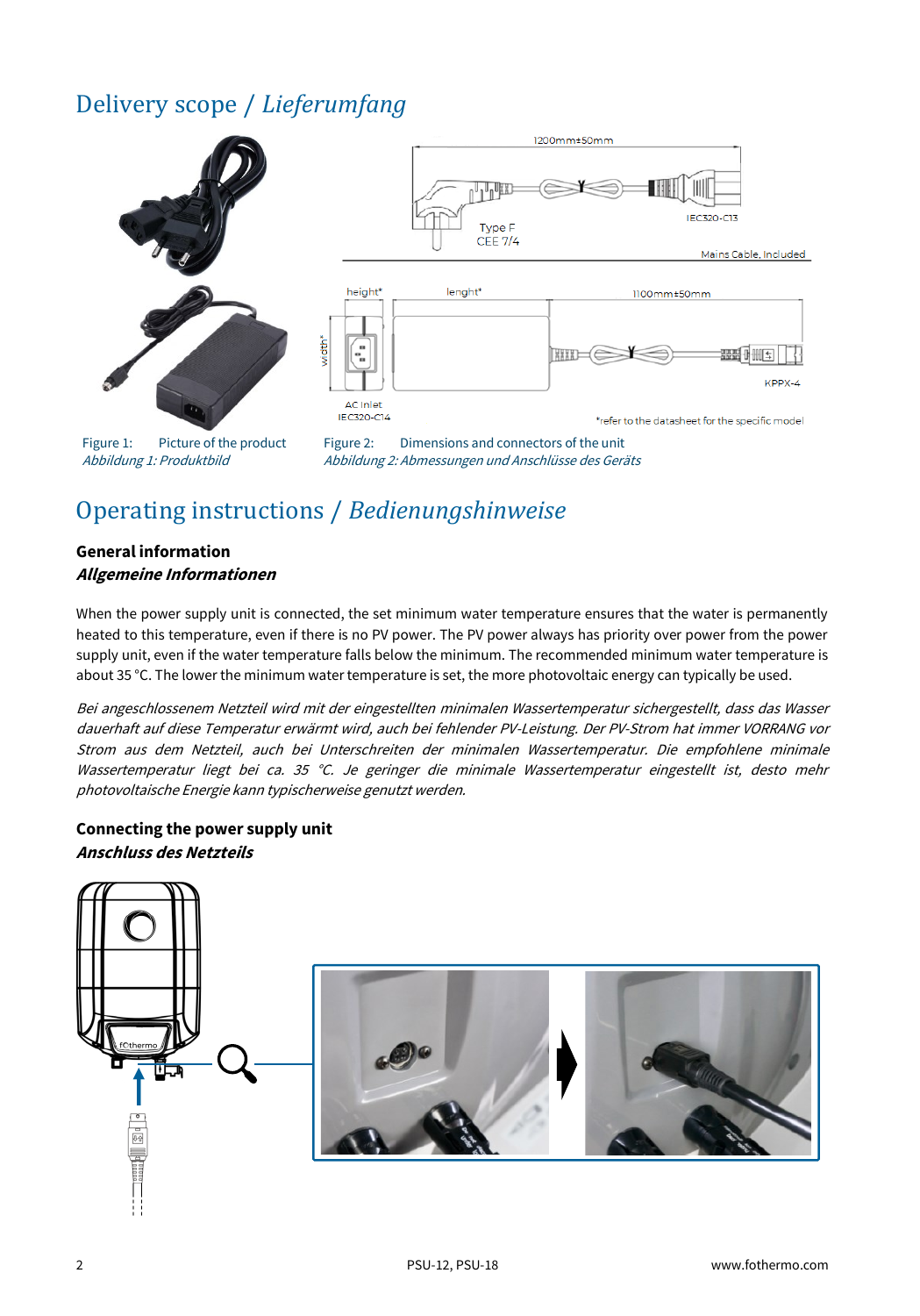### **Changing the system mode of the photovoltaic water heater to PV HOME Ändern des Betriebsmodus des photovoltaischen Boilers zu PV HOME**

**IMPORTANT:** In order to operate the photovoltaic water heater with the external power supply, the system mode must be set to mode 1 (PV HOME)!

**WICHTIG:** Um den photovoltaischen Boiler mit dem externen Netzteil zu betrieben, muss der Systemmodus auf Mode 1 (PV HOME) gestellt werden!



#### **Overview of the system modes Übersicht der Betriebsmodi**

| <b>System mode</b><br><b>Betriebsmodus</b> | <b>Energy supplies</b><br><b>Energiequellen</b> | <b>Reheating function</b><br><b>Nachheizfunktion</b> | <b>Excess energy function</b><br>Überschussfunktion |
|--------------------------------------------|-------------------------------------------------|------------------------------------------------------|-----------------------------------------------------|
| Mode 1: PV HOME                            | PV,<br>ext. power supply                        | yes                                                  |                                                     |
| Mode 2: 12V BATTERY                        | PV.<br>12V battery                              |                                                      | yes<br>$V_{\text{Rat}} \geq 13.5$ V                 |
| Mode 3: 12V BATTERY REHEAT                 | PV,<br>12V battery                              | yes<br>$V_{\text{Rat}} \geq 12.4 \text{ V}$          | yes<br>$V_{\text{Rat}} \geq 13.5 \text{ V}$         |
| Mode 4: EXCESS ENERGY                      | PV,<br>12V & 24V battery                        |                                                      |                                                     |
| Mode 5: 24V BATTERY                        | PV,<br>24V battery                              |                                                      | yes<br>$V_{\text{Rat}} \geq 27.0 V$                 |
| Mode 6: 24V BATTERY REHEAT                 | PV,<br>24V battery                              | yes<br>$V_{\text{Rat}} \ge 24.8 \text{ V}$           | yes<br>$V_{\text{Rat}} \geq 27.0 V$                 |

#### **Mode 1:**

#### Reheating via an external power supply unit:

Power is supplied from the grid and the photovoltaic water heater is heated up when the water temperature falls below the set minimum temperature. Reheating is stopped after the set minimum temperature is reached. If photovoltaic power is available, it is always prioritized.

REQUIREMENTS: fothermo photovoltaic water heater + fothermo external power supply unit

#### Nachheizen über ein externes Netzgerät:

Strombezug aus dem Netz und Aufheizen des Boilers, wenn die Wassertemperatur unter die eingestellte Mindesttemperatur fällt. Die Nachheizung wird beendet nach Erreichen der eingestellten Mindesttemperatur. Sofern Photovoltaikstrom zur Verfügung steht, wird dieser immer priorisiert.

VORAUSSETZUNGEN: fothermo photovoltaischer Boiler + fothermo externes Netzgerät

#### **Mode 2–6:**

#### Use of the excess energy function:

Heating up the photovoltaic water heater when the specified battery voltage ( $V_{\text{bat}}$ ) is reached. At this voltage, the battery is almost fully charged. If the battery voltage falls below the specified value, the heating process is ended.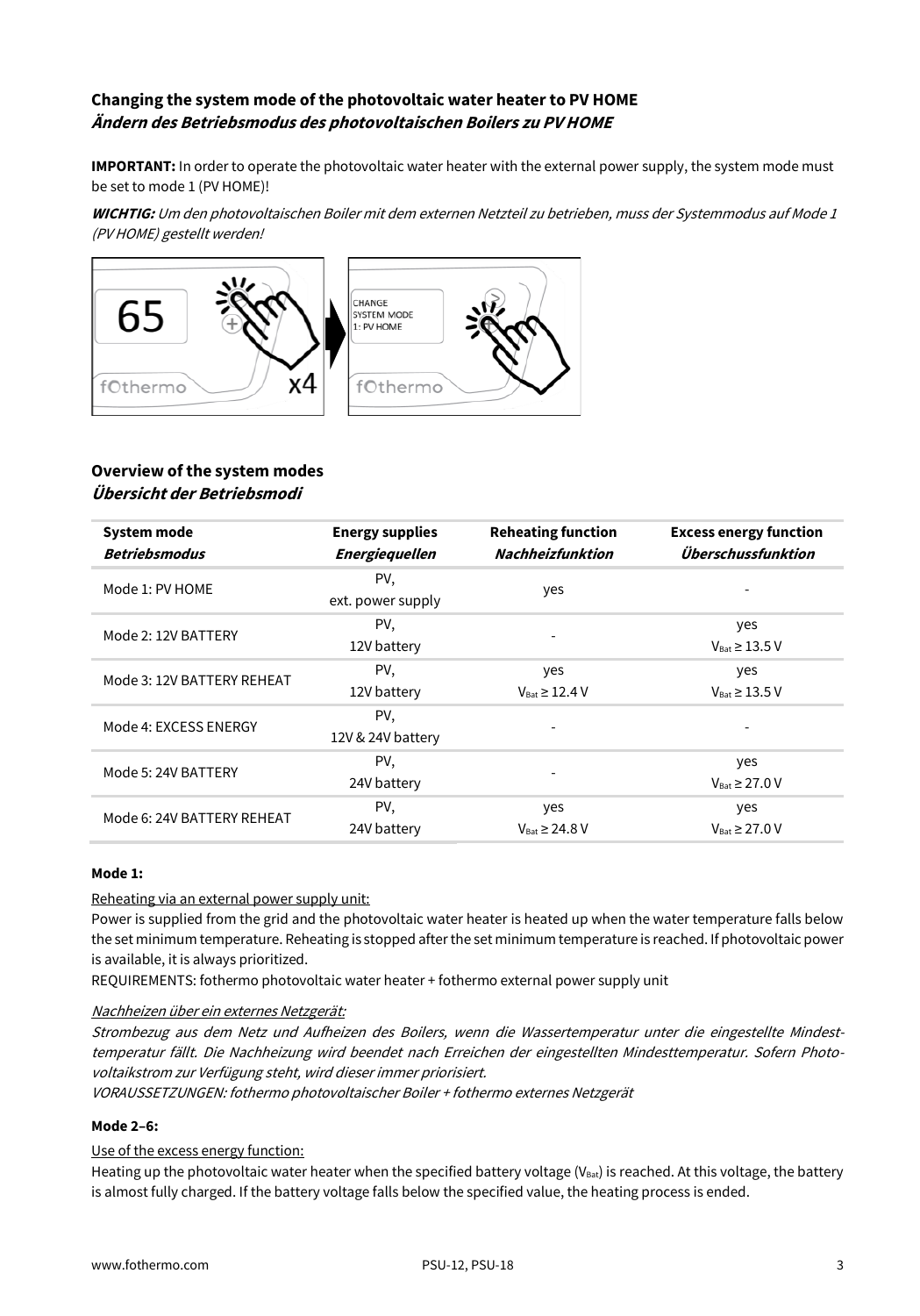#### Use of the reheating function:

Discharging the battery and heating the photovoltaic water heater when the water temperature falls below the set minimum temperature. Reheating is stopped when the set minimum temperature is reached OR when the battery charge is low. The battery is discharged down to the specified voltages. This prevents deep discharge of the battery by the water heater.

REQUIREMENTS: fothermo photovoltaic water heater + fothermo battery cable

#### Verwendung der Überschussenergiefunktion:

Aufheizen des Boilers, wenn die angegebene Batteriespannung (Vaat) erreicht ist. Bei dieser Spannung ist die Batterie fast vollständig geladen. Bei Unterschreiten der angegebenen Batteriespannung wird der Aufheizvorgang beendet.

#### Verwendung der Nachheizfunktion:

Entladung der Batterie und Aufheizen des Boilers, wenn die Wassertemperatur unter die eingestellte Mindesttemperatur fällt. Das Nachheizen wird beendet bei Erreichen der eingestellten Mindesttemperatur ODER nach Erreichen einer niedrigen Batterieladung. Die Batterie wir bis zu den angegebenen Spannungen entladen. Das verhindert eine Tiefenentladung der Batterie durch den Boiler.

VORAUSSETZUNGEN: fothermo photovoltaischer Boiler + fothermo Batteriekabel

### **Changing the minimal water temperature Ändern der minimalen Wassertemperatur**



Note: The recommended minimum water temperature is about 35 °C. Hinweis: Die empfohlene minimale Wassertemperatur liegt bei ca. 35 °C.

### **Water Heater – Heating duration of the power supply units Warmwasserbereiter – Heizzeiten der Netzteile**

Start temperature 15 °C - End temperature 35 °C Starttemperatur 15 °C - Endtemperatur 35 °C

| <b>Power Supply Unit</b> | <b>Heating power</b> | 10 I        | 30 I        | 80 l        |
|--------------------------|----------------------|-------------|-------------|-------------|
| <b>PSU-12</b>            | $~5$ 62 W            | $~\sim$ 4 h | $\sim$ 12 h | $\sim$      |
| <b>PSU-18</b>            | $\sim$ 140 W         | $\sim$ 2 h  | ~5h         | $\sim$ 14 h |

Note: The values given in the table are intended as a guideline.

Hinweis: Die in der Tabelle angegebenen Werte sind als Richtwerte zu verstehen.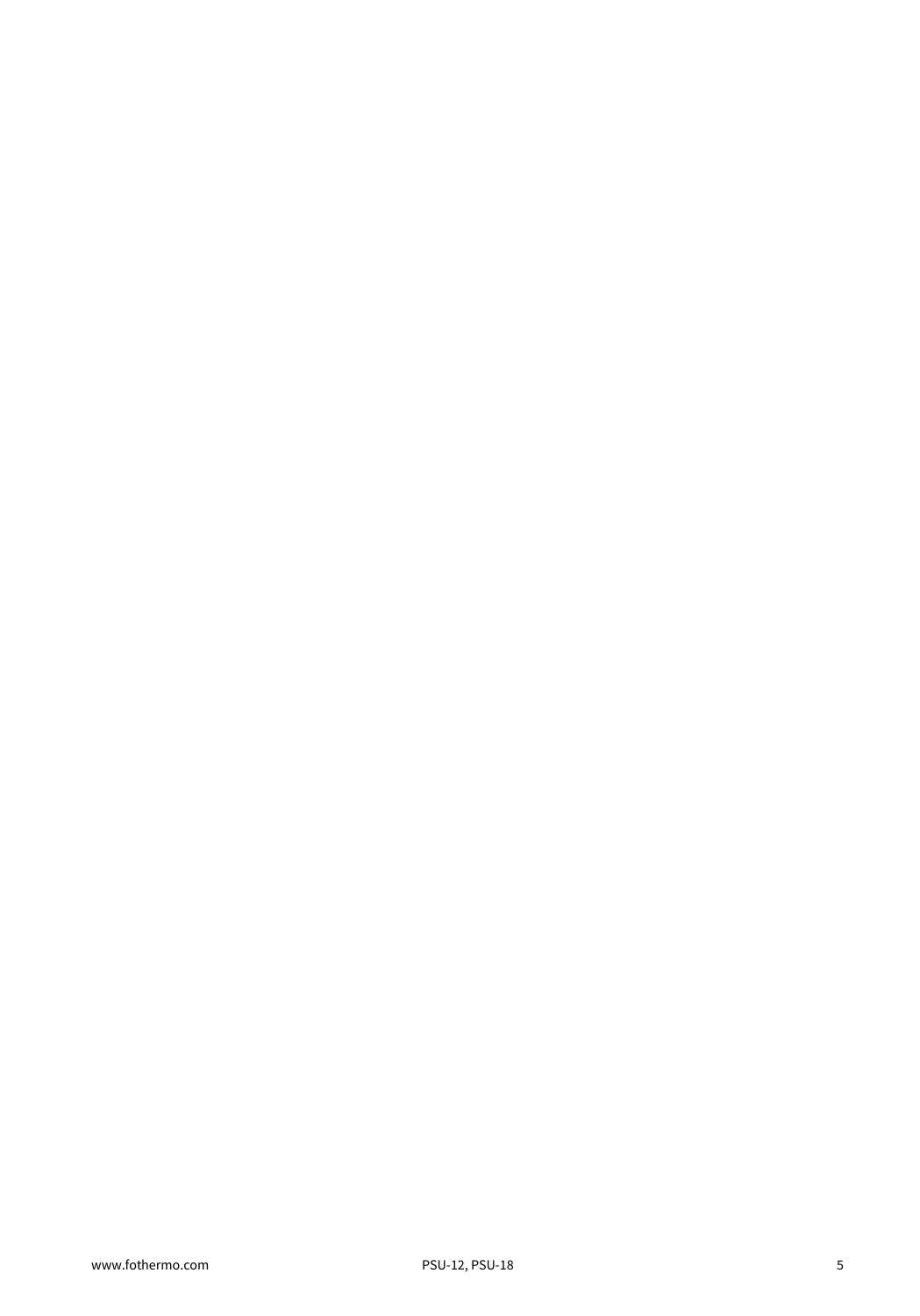### <span id="page-7-1"></span><span id="page-7-0"></span>GENERAL WARNINGS

Before operating the device, please read this manual thoroughly and retain this manual for future reference! This unit may only be installed and put into operation by qualified personnel. If damage or malfunction should occur during operation, immediately turn power off. The unit does not contain serviceable parts.

Intended use: This power supply unit is designed for reheating the water heater only. Misuse of the appliance will invalidate the warranty.

### <span id="page-7-2"></span>SAFETY INSTRUCTIONS

**WARNING!** Risk of shock, fire, personal injury, or death. **WARNING!** Disconnect from power, before touching the device.

**WARNING!**Do not open or modify the device. Danger of high voltage!

**WARNING!** Use caution to prevent any foreign objects from entering the housing.

**WARNING!** Do not use the device in wet locations or in areas where moisture or condensation collects.

**WARNING!** Do not operate the instrument in the presence of flammable gases, vapours, fumes, or finely divided particulates.

**IMPORTANT!** Do not place any heavy object on the unit. Also avoid severe impacts or rough handling. **IMPORTANT!** The device must not be used in environmental conditions outside its specification.

## <span id="page-7-3"></span>TECHNICAL DATA

If necessary, the power supply unit heats the water in the photovoltaic water heater, which means that long periods of bad weather can be bridged. The device is an AC to DC converter which is grid powered to provide a regulated DC voltage to the water heater. The heating element of the boiler has a resistance of 2.3 Ω. By applying a voltage to the DC input, a proportional power is absorbed and converted into heat. This voltage must not exceed 30 V! Any modification to the power supply unit or the water heater will void the warranty. The same applies when using power supply units that are not offered by the manufacturer.

### <span id="page-7-4"></span>ELECTRICAL CONNECTION

**WARNING!** Any electrical connection may only be performed when the water heater is filled with water.

**IMPORTANT!** Only use power supply units recommended by the manufacturer. Non-compliance will invalidate the warranty and may damage the water heater.

To install the unit correctly and safely, follow these steps:

- 1. Connect the mains cable connector C13 to the inlet C14 of the power supply unit (see Figure 2).
- 2. Attach the KPPX connector to the DC-Input of the water heater.
- 3. Connect the power supply unit to mains power via the Type F connector.

The electrical connection may only be carried out by qualified persons. Always proceed with caution while working with mains voltage.

### <span id="page-7-5"></span>**OPERATION**

**WARNING!** This device may only be operated by a person (including children over the age of 8) with reduced physical or mental capabilities if they are supervised or have been instructed in the use of the appliance by a responsible person. Children must be supervised to prevent them from playing with the appliance under any circumstances.

When the power supply unit is connected, the set minimum water temperature ensures that the water is permanently heated to this temperature, even if there is no PV power. The PV power always has PRIORITY over power from the power supply unit, even if the water temperature falls below the minimum. The recommended minimum water temperature is about 35 °C. The lower the minimum water temperature is set, the more photovoltaic energy can typically be used.

When powering the water heater with the power supply unit, the water heater must be operated in Mode 1 (PV HOME). The mode of the water heater can be configured following these steps:

#### **Water heater configuration**:

**Switch On:** Press the (<sup>1</sup>) - button for three seconds. **Display**: The present water temperature is shown on the display.

- POWER IN: Input power
- VOLTAGE: Input voltage
- EXT SUPPLY: Connection of an external supply
- USED PV ENERGY: Total energy utilised

**Menu Navigation**: Press the > button briefly to jump through the pages of the menu. Repeatedly press the navigation button until the active water heater mode is shown on the display. If Mode 1 is active, no further adjustments are necessary. To change modes, follow the next step.

Settings: Press the  $\leftarrow$  - button repeatedly to switch through the options of the displayed configuration. This allows individual adjustments on the mode and temperature settings of the water heater to be made.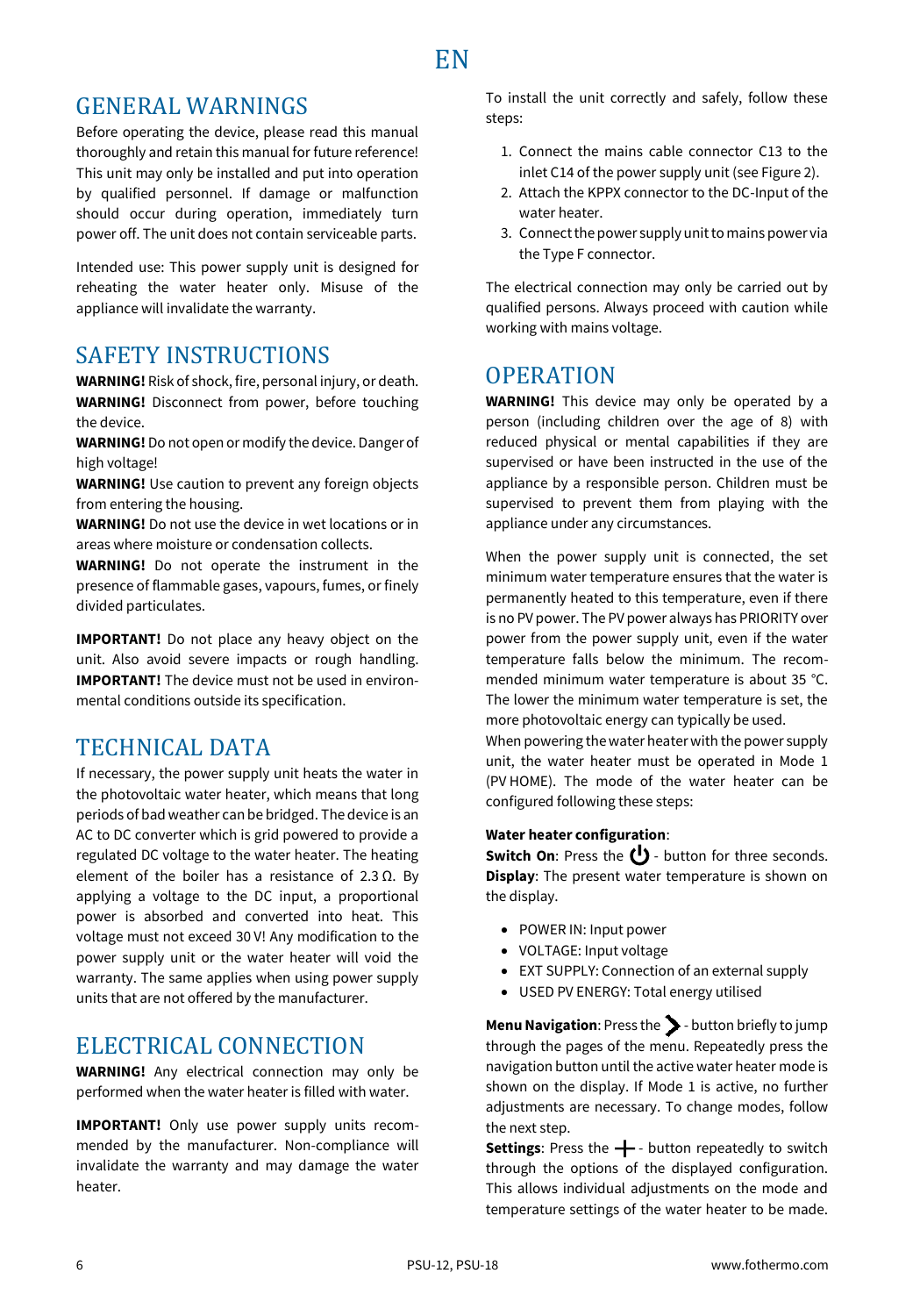# **EN**

Please note: The adjustments are only active when an external energy supply is connected to the photovoltaic water heater.

### <span id="page-8-0"></span>CLEANING

The power supply unit may only be cleaned with a lightly moistened cotton cloth, free of aggressive cleaning and / or abrasive agents. The device must not be cleaned during operation. Commissioning may only take place after all moisture has been completely removed.

### <span id="page-8-1"></span>**MALFUNCTION**

In case of a malfunction during operation, disconnect the appliance and contact the manufacturer or your distributor.

# <span id="page-8-2"></span>ENVIRONMENTAL

### **PROTECTION**

This device is labelled by the Waste Electrical and Electronic Equipment (WEEE) directive. By ensuring that the appliance is taken to a suitable disposal centre at the end of its service life, you will help to protect the environment and prevent negative effects on the environment and human health. The  $\mathbb X$ -symbol on the water heater indicates that the appliance must not be disposed of with regular household waste at the end of its life. The product must be taken to a disposal centre with special facilities for electrical or electronic equipment. The end-user must comply with local disposal regulations when disposing of the product. For more information on treatment, recovery, and recycling procedures, contact your local city office, your local waste disposal centre, or the retailer from whom you purchased the product.

### <span id="page-8-3"></span>WARRANTY

The warranty of the appliance is only valid under the following conditions:

- The unit is installed in accordance with the installation and operating instructions.
- The appliance is only used for its intended purpose and in accordance with the installation and operating instructions.

The manufacturer's warranty covers the repair of all manufacturing defects that occur during the warranty period. Only professionals authorized by the seller may carry out repairs. The warranty does not cover damage resulting from:

- improper storage,
- improper use,
- improper electrical voltage which deviates from the rated voltage,
- exceptional risks, accidents, or other force majeure,
- failure to follow the installation and use instructions and
- in all cases when an unauthorized person attempts to repair the appliance.

In the aforementioned cases, the damage will be repaired against payment. The guarantee does not apply to parts and components of the device that are worn out during its normal operation, nor to parts that are dismantled, to lights and signal lamps, etc., to discoloration of external surfaces, to changes in the shape, dimensions, and arrangement of parts and components that have been subjected to an impact that does not correspond to the normal conditions of use of the device. Any missed benefits, material and immaterial damages resulting from temporary inability to use the unit during the period of its repair and maintenance, are not covered by the warranty of the unit.

COMPLIANCE WITH THE REQUIREMENTS SPECIFIED IN THE MANUAL IS A PREREQUISITE FOR THE SAFE OPERATION OF THE PURCHASED PRODUCT AND IS INCLUDED IN THE TERMS OF THE WARRANTY. ANY MODIFICATIONS OR ALTERATIONS TO THE DESIGN OF THE PRODUCT MADE BY THE USER OR PERSONS AUTHORISED BY THE USER ARE STRICTLY PROHIBITED. ANY SUCH ACTS OR ATTEMPTS SHALL VOID THE WARRANTY OBLIGATIONS OF THE MANUFACTURER OR DISTRIBUTOR. THE MANUFACTURER RESERVES THE RIGHT TO MAKE STRUCTURAL CHANGES WITHOUT NOTICE, PROVIDED THAT THE SAFETY OF THE PRODUCT IS NOT AFFECTED. WHEN NECESSARY, OR IN CASE OF MISUNDERSTANDINGS IN CONNECTION REGARDING THE TRANSLATION OR TERMS USED IN THIS LANGUAGE VERSION OF THE INSTALLATION AND OPERATING INSTRUCTIONS, PLEASE USE THE GERMAN VERSION AS THE ORIGINAL AND PRIMARY VERSION.

• Improper transport,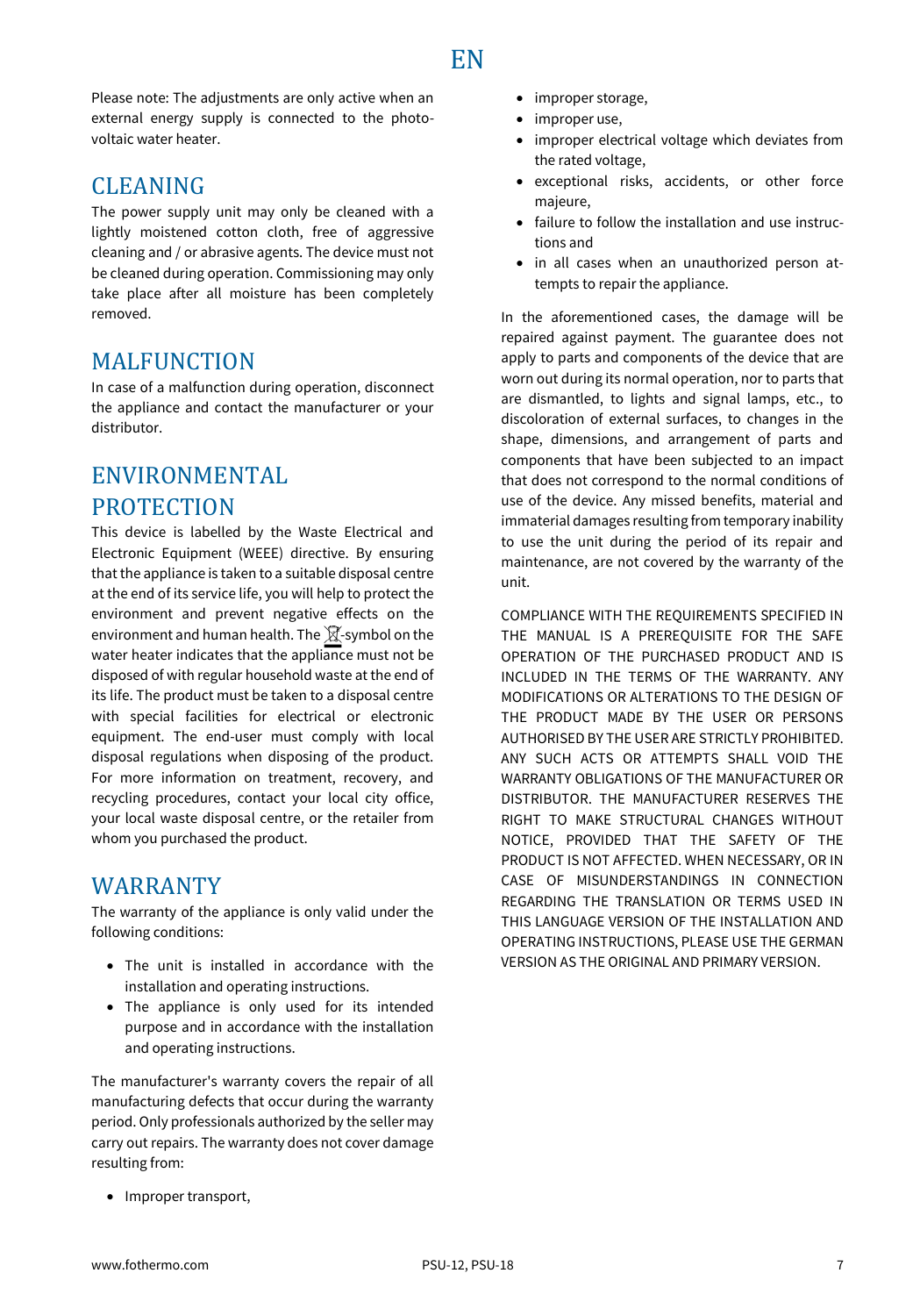### <span id="page-9-1"></span><span id="page-9-0"></span>ALLGEMEINE WARNHINWEISE

Lesen Sie vor der Inbetriebnahme des Geräts diese Anleitung sorgfältig durch und bewahren Sie diese Anleitung zum späteren Nachschlagen auf! Dieses Gerät darf nur von qualifiziertem Personal installiert und in Betrieb genommen werden. Sollten Beschädigungen oder Fehlfunktionen während des Betriebs auftreten, schalten Sie das Gerät sofort aus. Das Gerät enthält keine zu wartenden Teile.

Verwendungszweck: Dieses Gerät ist für den häuslichen Gebrauch bestimmt und darf nur zum Aufheizen des Wasserboilers verwendet werden. Missbrauch des Geräts führt zum Erlöschen der Gewährleistung.

### <span id="page-9-2"></span>SICHERHEITSHINWEISE

**WARNUNG!** Gefahr vor Stromschlag, Brand, Körperverletzung oder sogar Tod.

**WARNUNG!** Trennen Sie die Eingangsspannung vor der Arbeit mit dem Gerät.

**WARNUNG!** Öffnen und modifizieren Sie das Gerät nicht. Es besteht Gefahr durch Hochspannung!

**WARNUNG!** Achten Sie darauf, dass keine Fremdkörper in das Gehäuse eindringen.

**WARNUNG!** Verwenden Sie das Gerät nicht in feuchten Räumen oder in Bereichen, in denen sich Feuchtigkeit oder Kondensat sammelt.

**WARNUNG!** Betreiben Sie das Gerät nicht in Gegenwart von brennbaren Gasen, Dämpfen, Rauch oder Feinstaub.

**WICHTIG!** Stellen Sie keine schweren Gegenstände auf das Gerät. Vermeiden Sie außerdem starke Erschütterungen oder unsachgemäße Behandlung, die zu Beschädigungen führen.

**WICHTIG!** Das Gerät darf nicht unter Umgebungsbedingungen eingesetzt werden, die außerhalb der oben genannten Spezifikation liegen.

### <span id="page-9-3"></span>TECHNISCHE DATEN

Das Netzgerät erwärmt bei Bedarf das Wasser des photovoltaischen Boilers, wodurch lange Schlechtwetterperioden überbrückt werden können. Das Gerät dient als netzgespeister AC/DC-Wandler, der eine geregelte Gleichspannung für den Warmwasserbereiter bereitstellt. Das Heizelement des Warmwasserbereiters besitzt einen Widerstand von 2,3 Ω. Durch Anlegen einer Spannung an den DC-Eingang wird eine proportionale Leistung aufgenommen und in Wärme umgewandelt. Diese angelegte Spannung darf 30 V nicht überschreiten! Jegliche Veränderung am Netzteil oder am Boiler führt zum Erlöschen der Gewährleistung. Das gleiche gilt bei Verwendung von Netzteilen, die nicht vom Hersteller angeboten werden.

### <span id="page-9-4"></span>ELEKTRISCHER ANSCHLUSS

**WARNUNG!** Jeglicher elektrische Anschluss darf nur angeschlossen werden, wenn der Warmwasserspeicher mit Wasser gefüllt ist.

Um das Gerät korrekt und sicher zu installieren, befolgen Sie diese Schritte:

- 1. Schließen Sie den Anschluss C13 des Netzkabels an den Eingang C14 des Netzgeräts an (siehe Abbildung 2).
- 2. Verbinden Sie den KPPX-Stecker mit dem DC-Eingang des Warmwasserbereiters.
- 3. Verbinden Sie das Netzteil über den Stecker Typ F mit dem Stromnetz.

Der elektrische Anschluss darf nur von qualifizierten Personen durchgeführt werden. Gehen Sie bei der Arbeit mit Netzspannung immer vorsichtig vor.

### <span id="page-9-5"></span>**BETRIEB**

**WARNUNG!** Die Gerätschaften dürfen von Personen (einschließlich Kindern ab 8 Jahre) mit eingeschränkten körperlichen oder geistigen Fähigkeiten nur verwendet werden, wenn diese Personen unter der Aufsicht einer verantwortlichen Person stehen oder von dieser Person in den Gebrauch des Geräts eingewiesen wurden.

Bei angeschlossenem Netzteil wird mit der eingestellten minimalen Wassertemperatur sichergestellt, dass das Wasser dauerhaft auf diese Temperatur erwärmt wird, auch bei fehlender PV-Leistung. Der PV-Strom hat immer VORRANG vor Strom aus dem Netzteil, auch bei Unterschreiten der minimalen Wassertemperatur. Die empfohlene minimale Wassertemperatur liegt bei ca. 35 °C. Je geringer die minimale Wassertemperatur eingestellt ist, desto mehr photovoltaische Energie kann typischerweise genutzt werden. Bei der Versorgung des Warmwasserbereiters mit einem Netzgerät muss dieser im Modus 1 (PV HOME) betrieben werden. Der Modus des Warmwasserbereiters kann wie folgt konfiguriert werden:

#### **Bedienung des Warmwasserbereiters**:

Einschalten: Den (<sup>|</sup>) - Button für etwa drei Sekunde gedrückt halten.

**Display**: Die aktuelle Wassertemperatur wird im Display angezeigt.

- POWER IN: Eingangsleistung
- VOLTAGE: Eingangsspannung
- EXT SUPPLY: Anschluss externe Energieversorgung
- USED PV ENERGY: Summe der genutzten Energie